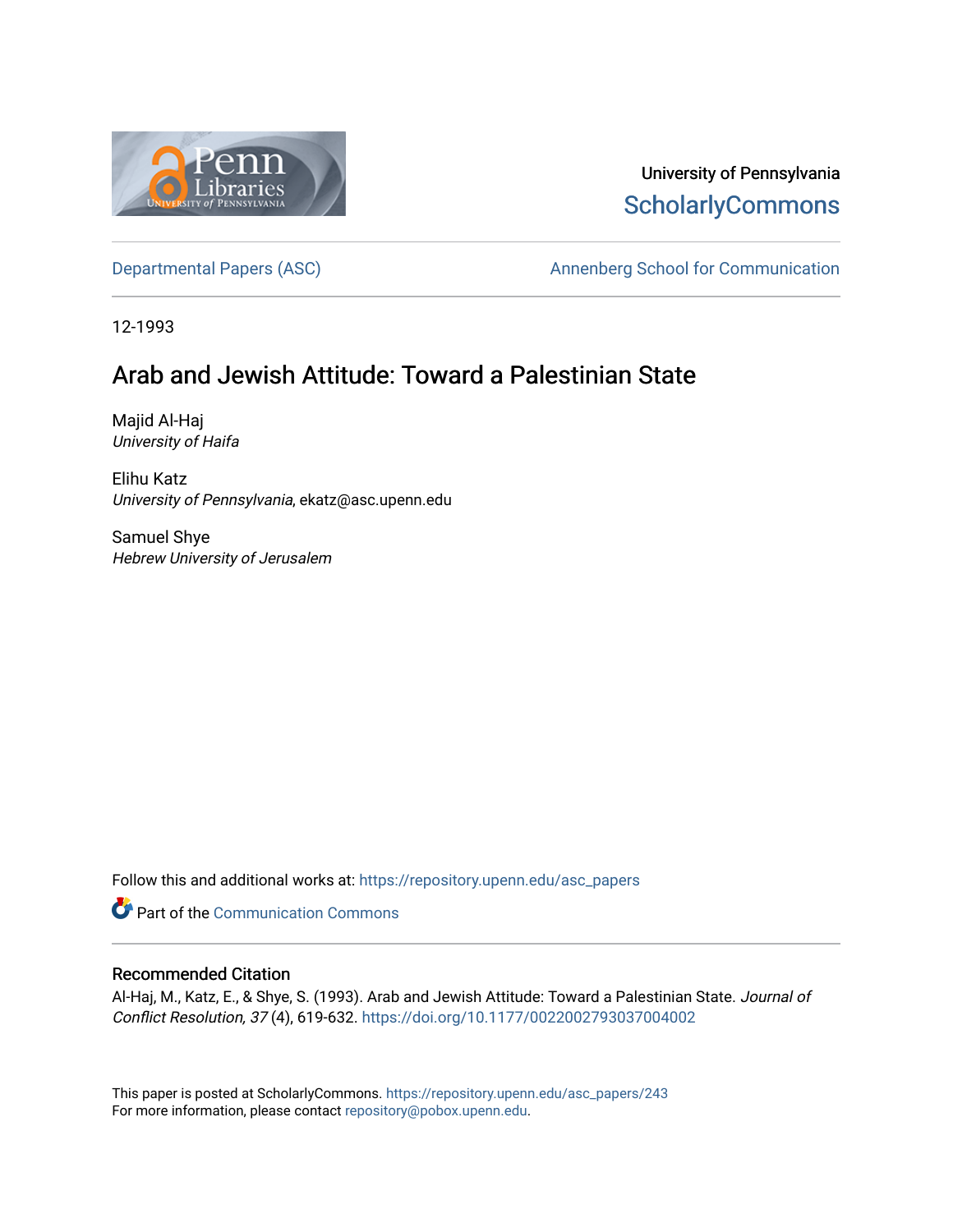## Arab and Jewish Attitude: Toward a Palestinian State

## Abstract

This article deals with the attitudes of Arabs and Jews in Israel regarding a Palestinian state. These include their images of such a state, the costs and benefits perceived if a Palestinian state were established, and the fears and desires involved, including the desire to keep contact with the Palestinian population in the various life domains. The article will attempt to analyze the extent to which the attitudes toward the establishment of a Palestinian state and its likely character derive from a rational calculus of expected costs and benefits to one's own group.

#### **Disciplines**

Communication | Social and Behavioral Sciences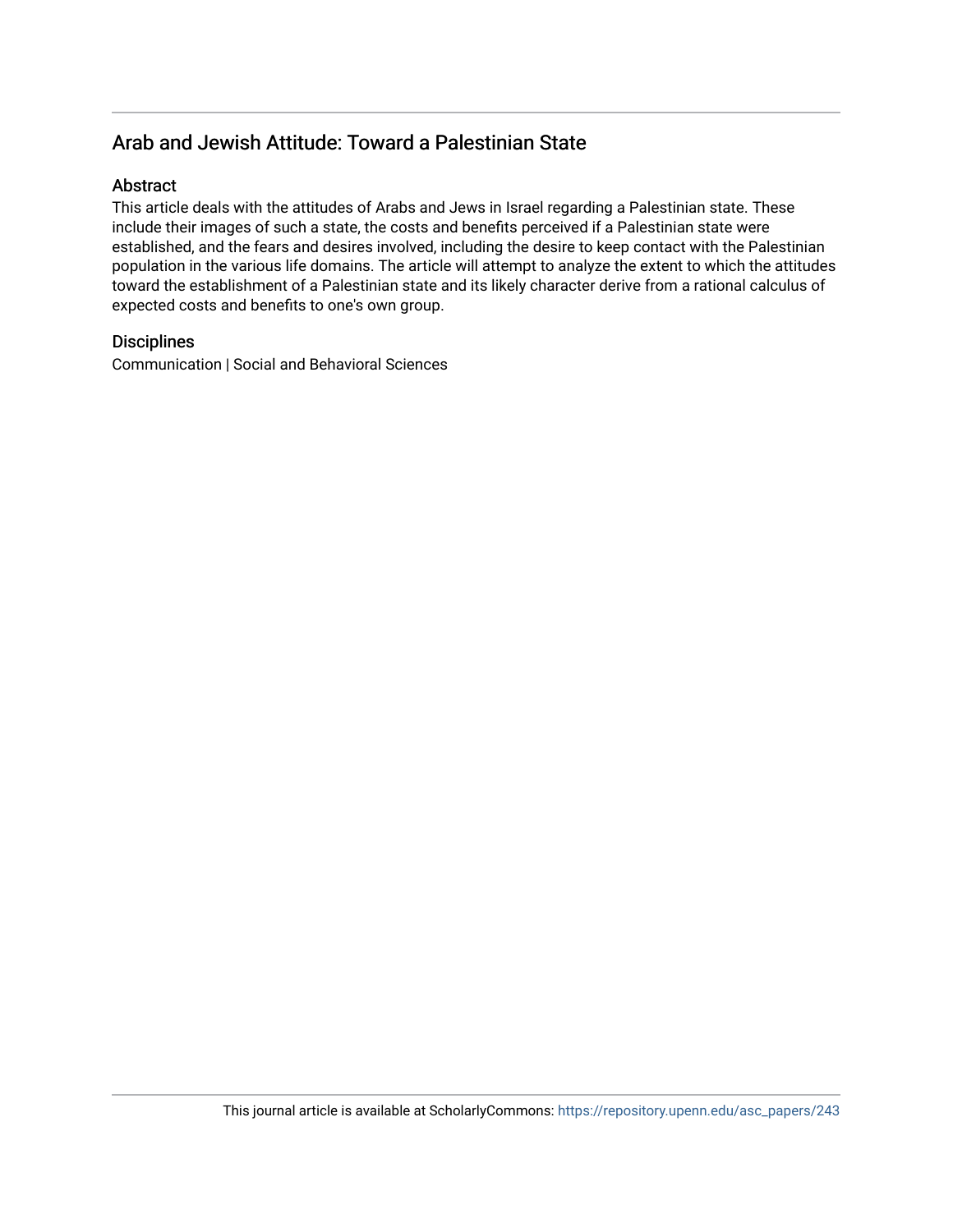## **Arab and Jewish Attitude: Toward a Palestinian State**

MAJID AL-HAJ *University of Haifa* 

ELIHU KATZ *Hebrew University of Jerusalem* 

SAMUEL SHYE *Hebrew University of Jerusalem and the Louis Guttman Israel Institute of Applied Social Research* 

This article deals with the attitudes of Arabs and Jews in Israel regarding a Palestinian state. These include their images of such a state, the costs and benefits perceived if a Palestinian state were established, and the fears and desires involved, including the desire to keep contact with the Palestinian population in the various life domains. The article will attempt to analyze the extent to which the attitudes toward the establishment of a Palestinian state and its likely character derive from a rational calculus of expected costs and benefits to one's own group.

 In the present case, it is obvious that the calculus of self-interest is different for each of the two groups. It is safe to suggest that Israeli Jews regard their state both in contractual and communal terms (Kimmerling 1985; Liebman 1989). Israeli Arabs, on the other hand, regard the state in contractual terms, but do not see it as a frame for community. Rather, being a minority, Israeli Arabs have a communal affinity for culture and kinship with fellow Palestinians outside of Israel. In constructing their attitudes toward the prospect of a Palestinian state, therefore, one might expect the Jews to evaluate its worth only in terms of cost-benefit considerations for themselves. Israeli Arabs, on the other hand, might consider not only their own immediate self-interest but also the interests of their kinsmen elsewhere. However altruistic, such concern may reflect a long-run self-interest as well, based on the enhanced identity that derives from communal association with a nation-state.

Our findings are derived from four waves of the continuing survey of the Guttman Institute (May 1989, July 1990, November 1990, May 1991). Each wave of the survey was based on a representative sample of the Israeli population 20 years of age and over, including about 1,200 Jewish and 250 Arab respondents. This article is based on that part of the questionnaire that examines support for a Palestinian state by Jews and Arabs, respectively. It looks at the perception by each group of the benefits that a Palestinian state is likely to bring (1) to each of three potential beneficiaries—Israeli Jews, Israeli Arabs, and Arabs in the occupied territories, and (2) in each of three areas of concern—security, economics, and social interaction.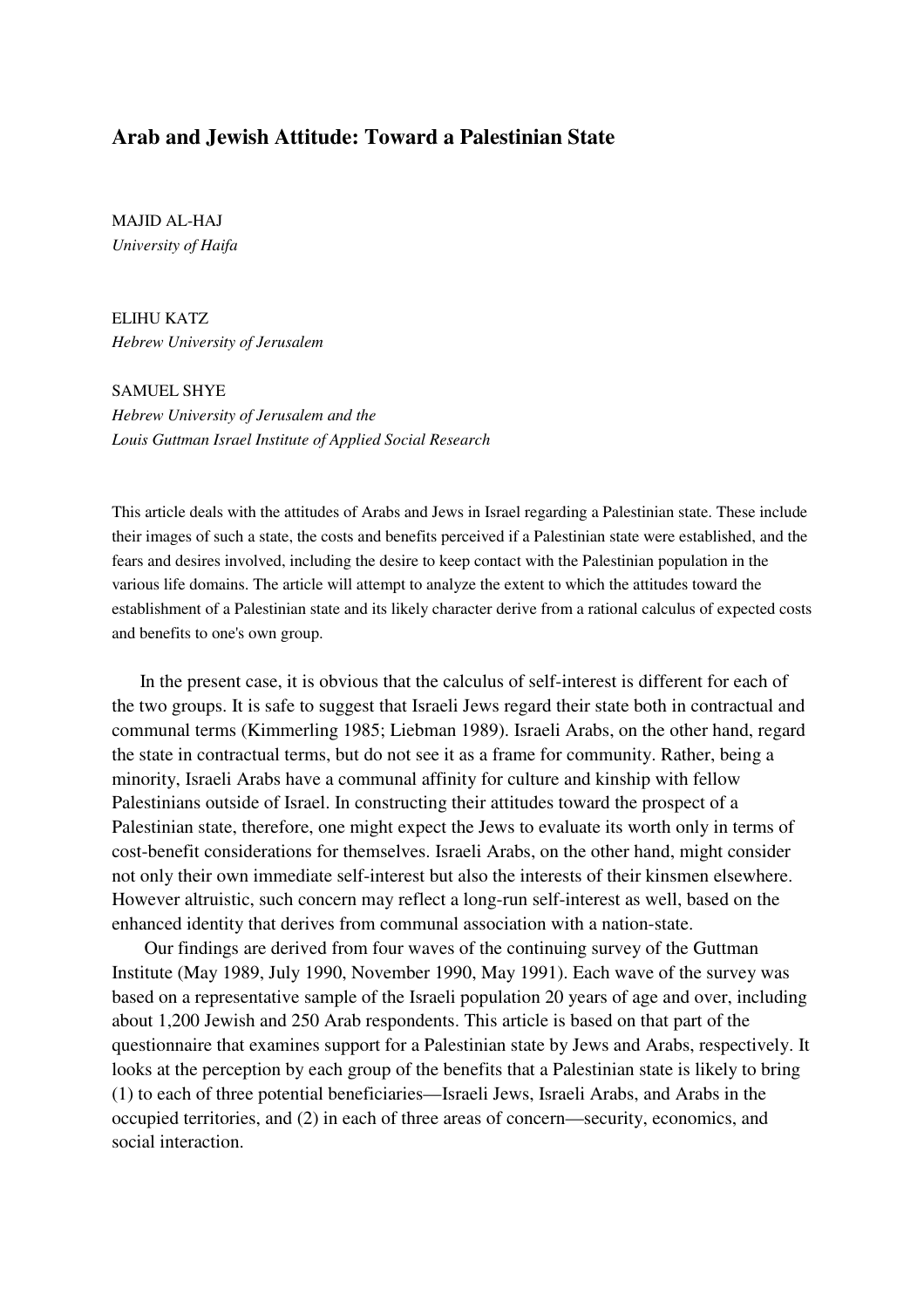#### **BACKGROUND**

Israel is a pluralistic society composed of different ethnic, national, and religious groups. Undoubtedly, the Jewish-Arab division is the deepest one and the most complicated. These two groups differ in ethnicity, religion, language, culture, and national aspirations.

Arabs are outside of the Jewish national consensus in Israel as far as nation-state building (in many of its aspects), ingathering of exiles, absorption of immigration, and other cardinal issues are concerned. Most of the interpersonal relations between Arabs and Jews in Israel are formal and technical, characterized by asymmetric minority-majority relations (Mari 1988; Smooha 1989).

Since the establishment of the state of Israel, the collective identity of the Arabs living there has been affected by several contradictory factors. On one hand, they are part of the Arab world, particularly of the Palestinian people, in terms of language, nationality, and cultural symbols. On the other hand, they are Israeli citizens struggling for civic equality and promoting their status. In this sense, the Arab citizens have two main reference groups. At the national level, they are affected by the Palestinians and those who live in Arab countries that are in continuous conflict and tension with Israel. At the citizenship level, they are affected by the Jewish majority that controls the national power center and determines the division of resources (Al-Haj 1991).

Although Jews in Israel have maintained a national consensus on the aforementioned cardinal issues, there has always been a dispute among them regarding the appropriate way for the settlement of the Arab-Israeli conflict and the desired nature of their relationship with the Palestinians. This dispute has grown wider since the occupation of the West Bank and Gaza Strip in 1967 (see Lissak 1990).

#### **FINDINGS**

Our findings reveal that the dispute between Arabs and Jews regarding the Israeli-Palestinian conflict is not restricted to the issue of annexation versus yielding territories. Rather, it extends to the question of what kind of Palestinian entity should be established in the territories. Although the vast majority of Arabs support the creation of a full-fledged Palestinian state alongside the state of Israel, the majority of Jews reject this option.

Figure 1 indicates that support of the Israeli public for the establishment of a Palestinian state is essentially stable over time. When Arabs and Jews are combined as a national sample, about one-third of the Israeli public may be said to favor a Palestinian state. However, as indicated earlier, a wide gap exists between Jews and Arabs over this issue. Among the former, the percentage of those supporting a Palestinian state was 20 in May 1989, 22 in July 1990, and 17 in November 1990. In May 1991, it increased once again to its previous level  $(22\%)$ .

 The drop in support in November 1990 for a Palestinian state among Jews may be explained against the background of the Gulf crisis. This crisis brought a considerable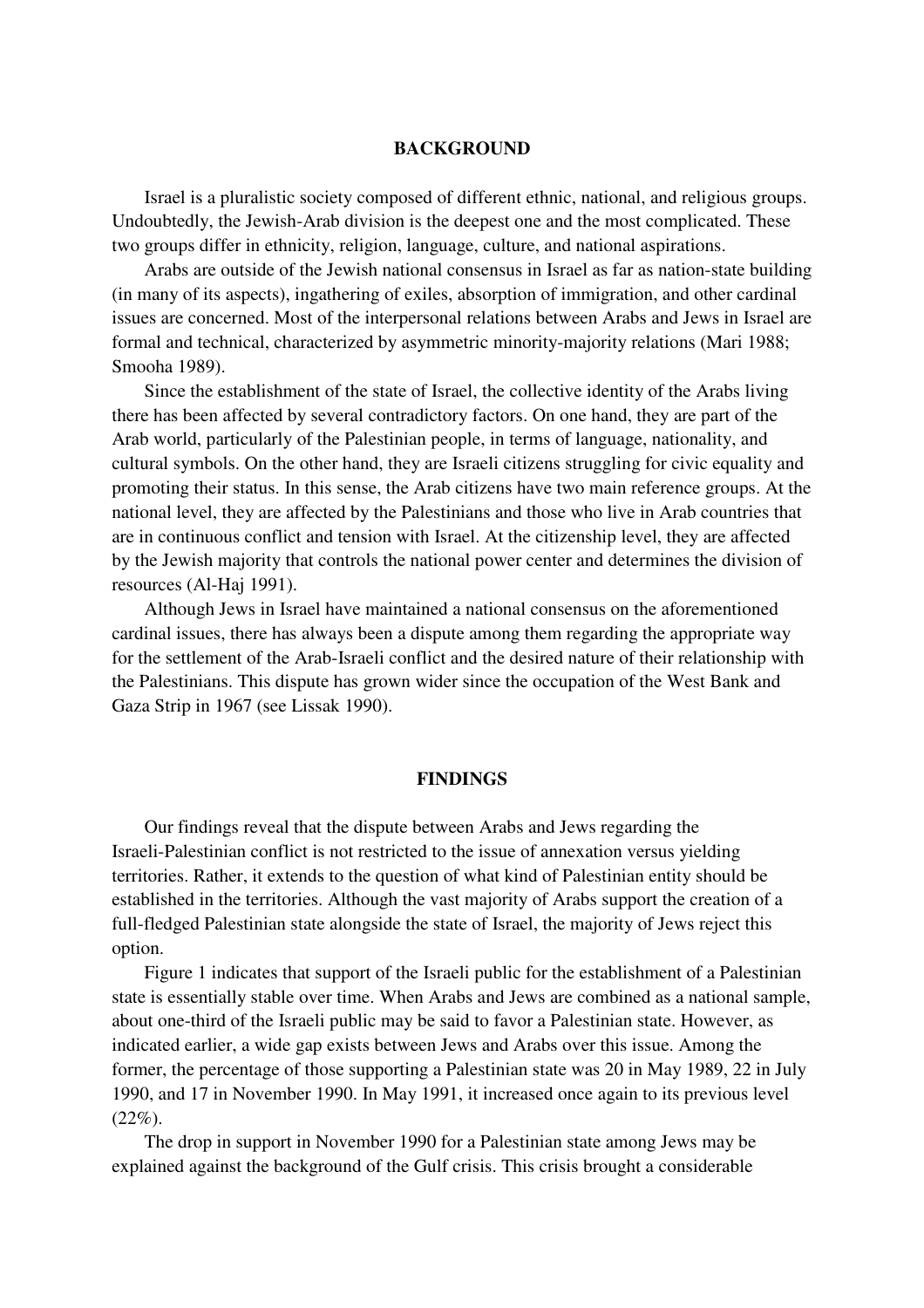decrease in the sympathy of the Zionist left for the Palestinian issue. The Gulf crisis highlighted the opposing orientation of Arabs and Jews in Israel; each group identified with a different side in the conflict. For Jews, the clear-cut decision was to identify with the Allies led by the United States. For Palestinians, the decision was much more complicated. Although some condemned the occupation of Kuwait by Iraq as a way of settling conflict between Arab countries, the vast majority of Palestinians supported the linkage declared by Iraq between the Kuwaiti case and the Palestinian issue, in the sense that Saddam Hussein should not withdraw from Kuwait until the Palestinian case is settled (see *Al-Hamishmar*  February 1, 1991).



Figure 1: The Support for a Palestinian State Among Jews and Arabs over Time

Unlike the Jews, the Arabs of Israel overwhelmingly support a Palestinian state. By adopting a "two state solution," Arabs think that all groups involved would benefit, including Jews in Israel. This fact is reflected in answers to the following question: "If there were a Palestinian state, what would be the future situation, compared with today, of Jews in Israel/Arabs in Israel/Arabs in the territories, in terms of their personal security? Economic situation? Social situation?"

As shown in Table 1, Israel's Arabs believe that a Palestinian state would improve the situation of all parties, even if they believe that their Palestinian brethren in the territories would benefit most. The Arabs have a global perception regarding the potential impact of a Palestinian state and, in this context, do not differentiate among the several fields: personal safety, economic situation, and social situation. In other words, Arabs have very high positive expectations from a Palestinian state.

 Unlike the Arabs, Jews are more cautious and negative in their assessment concerning the impact of a Palestinian state. Overall, they think that, for Jews in Israel, the situation will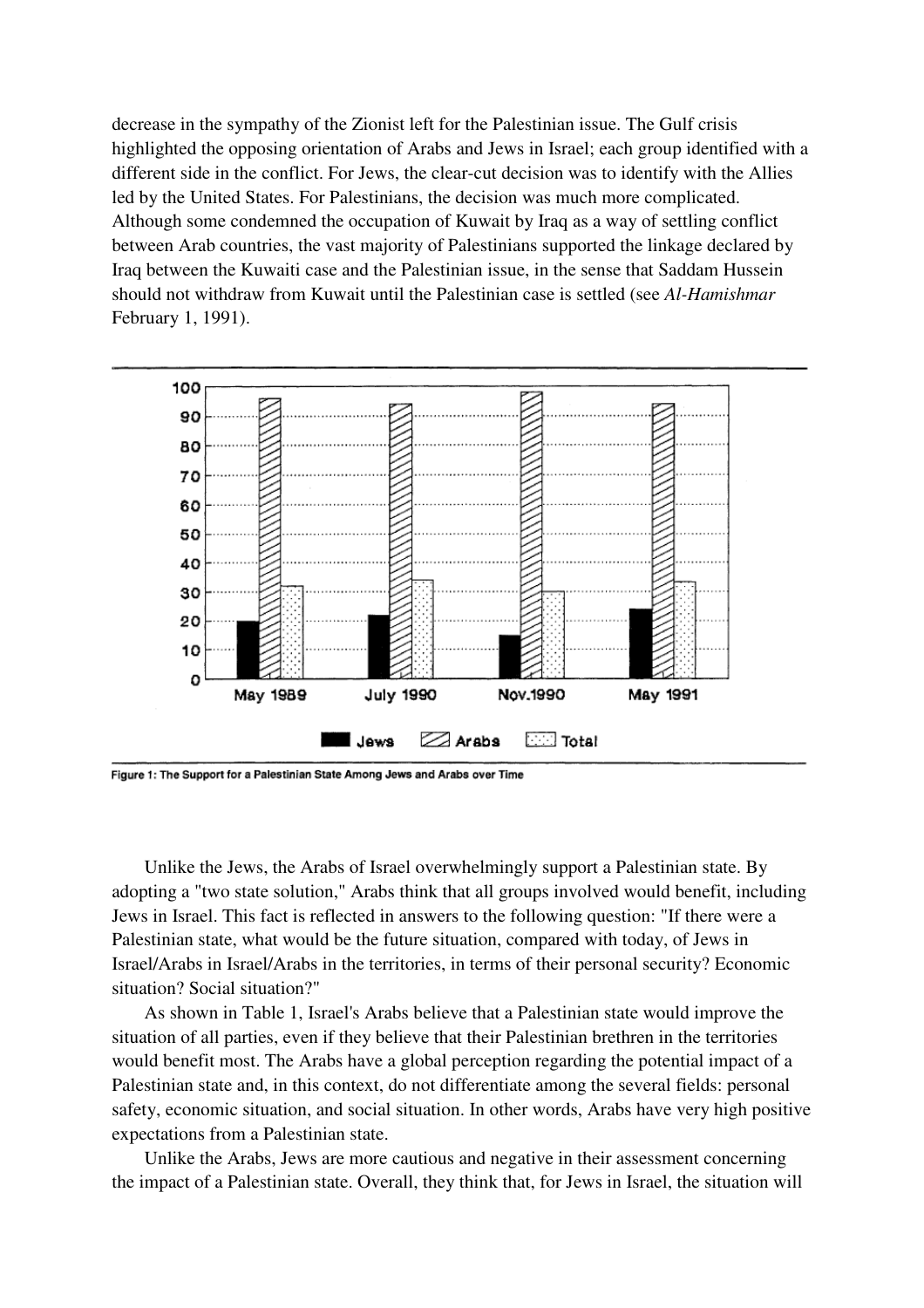be worsened as far as personal safety and economic situation are concerned. When asked about the potential repercussions of a Palestinian state on their social situation, the Jews divide almost equally. Jews acknowledge that the social situation of the Arabs in the territories and those living in Israel would improve if there were a Palestinian state, but believe that their economic situation would worsen.

## TABLE 1 The Perceived Situation by Jews and Arabs If There Were a Palestinian State

|                          |        | According to Israeli Jews:<br>Compared with today, the sit-<br>uation in the future would be: |       |        | According to Israeli Arabs:<br>Compared with today, the sit-<br>uation in the future would be: |       |
|--------------------------|--------|-----------------------------------------------------------------------------------------------|-------|--------|------------------------------------------------------------------------------------------------|-------|
|                          | Better | <b>Same</b>                                                                                   | Worse | Better | Same                                                                                           | Worse |
| For Jews in Israel       |        |                                                                                               |       |        |                                                                                                |       |
| Personal safety          | 18%    | 13%                                                                                           | 69%   | 56%    | 17%                                                                                            | 27%   |
| Economic situation       | 26     | 33                                                                                            | 41    | 62     | 18                                                                                             | 20    |
| Social situation         | 33     | 34                                                                                            | 34    | 59     | 28                                                                                             | 13    |
| For Arabs in Israel      |        |                                                                                               |       |        |                                                                                                |       |
| Personal safety          | 43     | 30                                                                                            | 28    | 76     | 18                                                                                             | 6     |
| Economic situation       | 31     | 39                                                                                            | 30    | 75     | 20                                                                                             | 5     |
| Social situation         | 43     | 32                                                                                            | 25    | 75     | 18                                                                                             | 7     |
| For Arabs in territories |        |                                                                                               |       |        |                                                                                                |       |
| Personal safety          | 55     | 19                                                                                            | 27    | 95     | 2                                                                                              | 3     |
| Economic situation       | 30     | 20                                                                                            | 50    | 90     | 4                                                                                              | 6     |
| Social situation         | 47     | 25                                                                                            | 28    | 91     | 5                                                                                              | 4     |

NOTE: Better = "much" and "a little" better; Worse = "a little" and "much worse."

## **STRUCTURAL ANALYSIS: EXTRACTING BASIC CONCEPTS THAT GOVERN ATTITUDES**

Another way to examine these data is in terms of the "attitude space" implied by the data. The structure of that space may be studied by Faceted Smallest Space Analysis (FSSA) (Shye 1978, 1991; Shye, Denesh, and Sharashor 1991). FSSA is a nonmetric, multivariate technique for mapping observed variables (e.g., questionnaire items) in accordance with the correlations between them. The attitude space obtained by the FSSA maps is studied with respect to correspondences between its sub-regions on one hand and content classifications of the variables on the other. In a variety of studies, FSSA maps have been found useful in decoding political attitudes (see Shye, Denesh, and Sharashor 1991; Russett and Shye 1993 for a recent example). Figures 2 and 3 show the FSSA maps obtained for Arab and Jewish samples,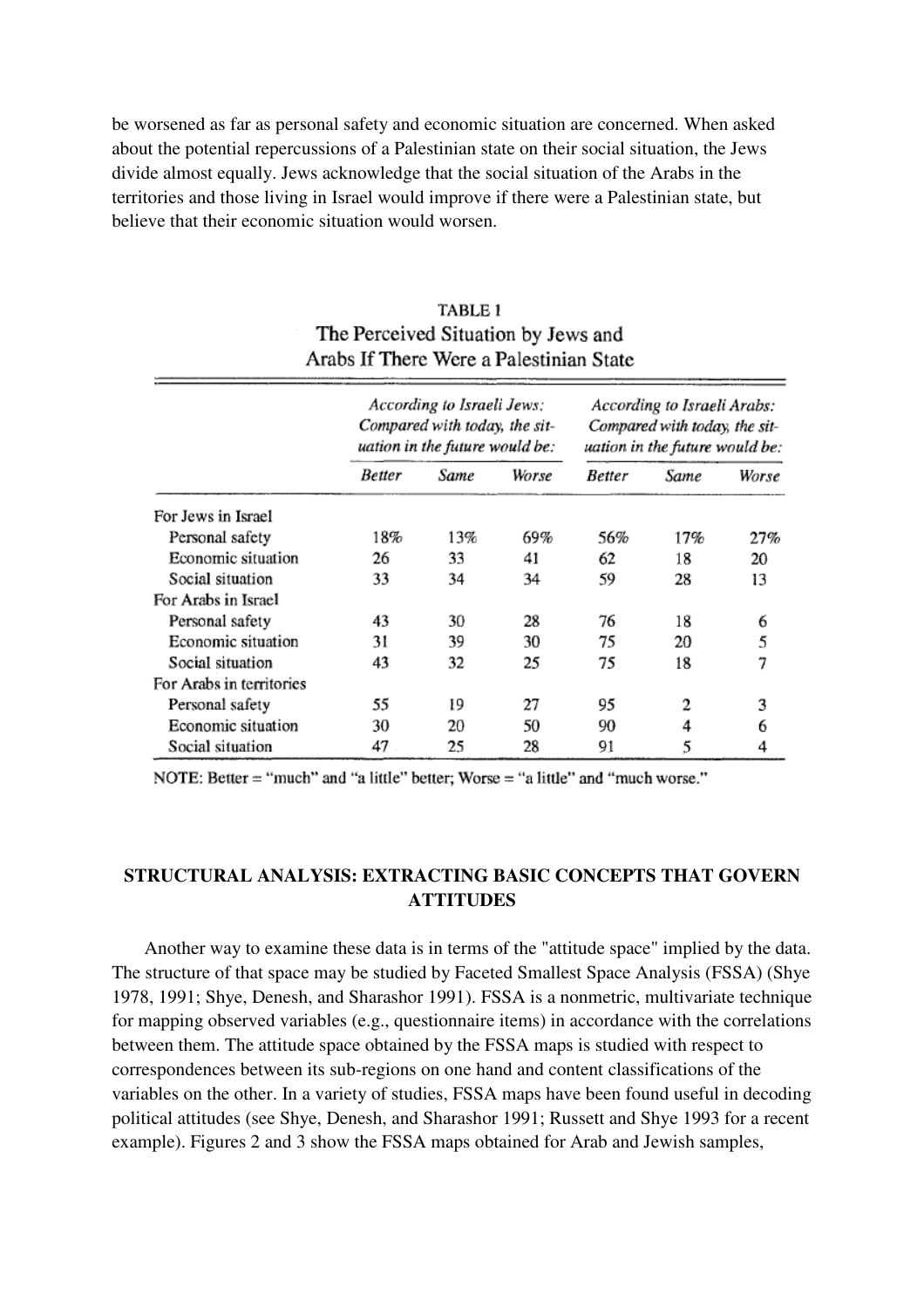

## Figure 2: Attitudes Toward a Palestinian State and Its Benefits: Structural Analysis by Faceted Smallest Space Analysis (Arab population)

respectively. Both maps are based on the same set of twelve variables and can be partitioned into four meaningful regions (clockwise):

The partitionings of the maps into four regions can be shown to be the product of two more elementary partitionings: By a geographic criterion, the space can be divided according to whether reference is made to Israel itself (Israeli Jews, region II; Israeli Arabs, region III), or to the territories (Palestinian state, region I; Arabs in territories, region IV). Secondly, by a social organizational criterion, a further division can be made according to whether reference is made to a majority state (Palestinian state, region I; Israeli Jews, region II), or to a minority community (Israeli Arabs, region III; Arabs in territories, region IV).

That this same pattern of partitioning is repeated in both samples, the Arab and the Jewish, attests to its stability across populations and provides evidence for possible structural lawfulness. Hence the FSSA maps empirically validate the conceptual distinction between Israel (within the Green Line) and the territories; and between two kinds of social frameworks, the formal (state), and the informal (community).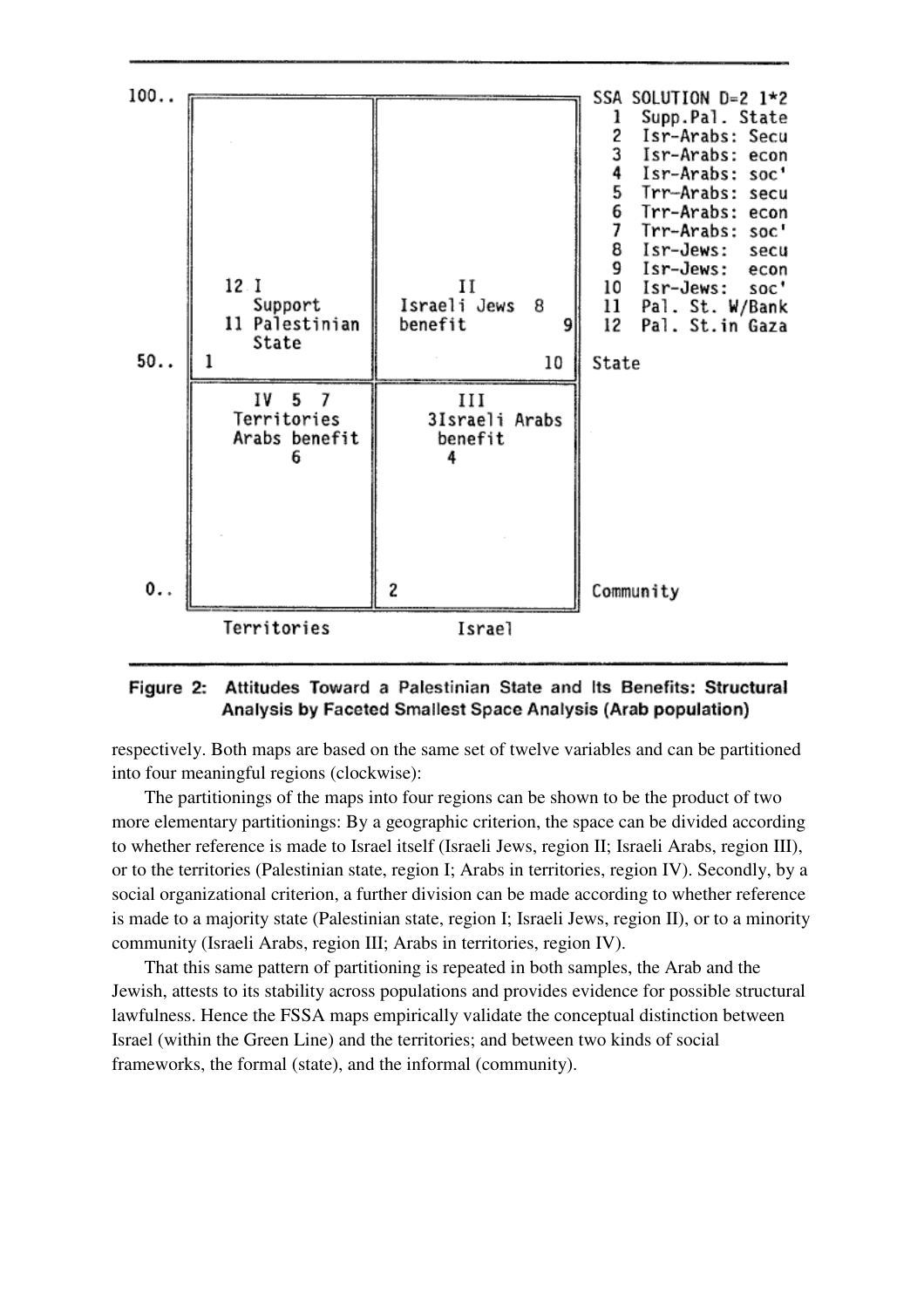

#### Attitudes Toward Palestinian State and Its Benefits: Structural Figure 3: Analysis by Faceted Smallest Space Analysis (Jewish population)

- Region I: Support for a Palestinian state (in general, var #l; in the West Bank, #11; in the Gaza strip, #12)
- Region II: Expected benefit to Israeli Jews (personal security, #8; economically, #9; socially, #10)
- Region III: Expected benefit to Israeli Arabs (personal security, #2; economically, #3; socially, #4)
- Region IV: Expected benefit to Arabs in territories (personal security, #5; economically, #6; socially, #7)

Another feature worth noticing is that in both correlation matrices (that serve as input to the FSSA procedure), practically all coefficients are positive or zero. Hence, by and large, the more one sees the Palestinian state as beneficial to one group, the more likely one is to consider it beneficial to all other groups (and in every respect examined—security, economic, and social), and, also, the more likely one is to support a Palestinian state. (The one exception to this general picture is embodied in slightly negative correlations observed in the Jewish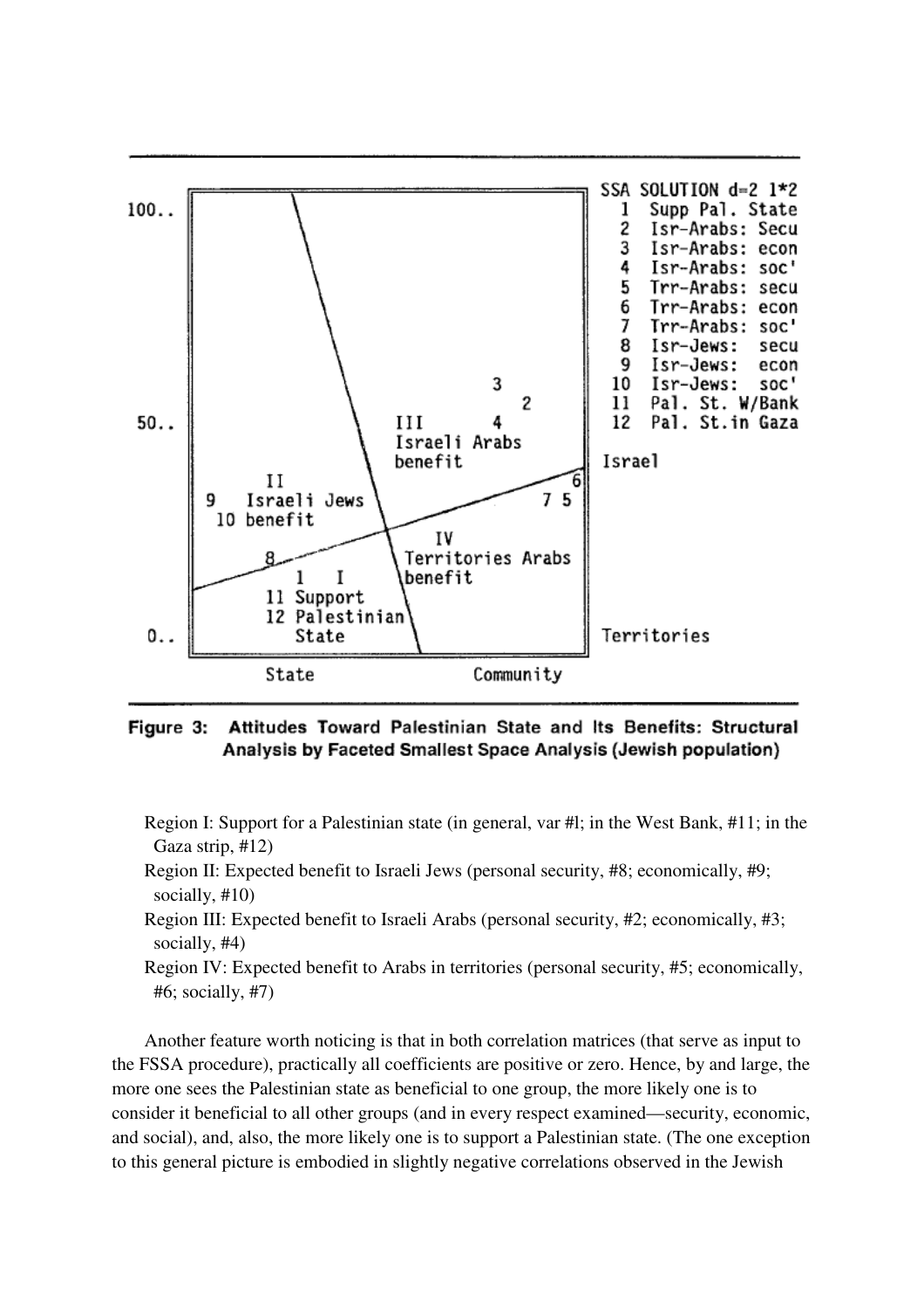sample between the expected economic benefit for Israeli Jews and that expected for Arabs in the territories; that is, some potential competition, though minor, is anticipated.)

#### **IS SUPPORTING A PALESTINIAN STATE A FUNCTION OF ITS BENEFITS?**

 Against the background of these underlying commonalities, it is of special interest to examine differences between the two samples, the Arabs and the Jews. For the Jews, support of a Palestinian state is dictated first and foremost by self-interest, particularly their own security considerations. Correlations between expected benefits to Israeli Jews and support of a Palestinian state are high: .73 with enhanced personal security, .42 and .53 with economic and social improvement, respectively. Expected benefits to the Arab populations in Israel or in the territories contribute much less to Jewish support of a Palestinian state—the relevant correlations range between .08 and .28 (see Table 2).

TABLE<sub>2</sub> Correlations (monotonicity coefficient) of Expected Benefits of a Palestinian State with the Support of Such a State (Jewish population)

|                       | Expected Benefit |          |        |
|-----------------------|------------------|----------|--------|
|                       | Security         | Economic | Social |
| For Israeli Jews      | .73              | .42      | .53    |
| For Israeli Arabs     | .13              | .17      | .23    |
| For Territorial Arabs | .23              | .08      | .28    |

| [ABLE 3 |  |  |
|---------|--|--|
|         |  |  |

Correlations (monotonicity coefficient) of Expected Benefits of a Palestinian State with the Support of Such a State (Arab population)

|                       |          | Expected Benefit |        |
|-----------------------|----------|------------------|--------|
|                       | Security | Economic         | Social |
| For Israeli Jews      | .34      | .24              | .21    |
| For Israeli Arabs     | .58      | .46              |        |
| For Territorial Arabs | .81      |                  | .64    |

For the Israeli Arabs it seems that the primary motivation for supporting a Palestinian state is the benefits that would accrue not to themselves, but to the Arabs in the territories: expected benefits to the latter correlate .81, .61, and .64, respectively, with support of Palestinian state. The self-interest of Israeli Arabs takes only second place with the corresponding coefficients of .58, .46, and .42, respectively (see Table 3). Apparently, the commitment of Israeli Arabs and their identification with their brethren across the Green Line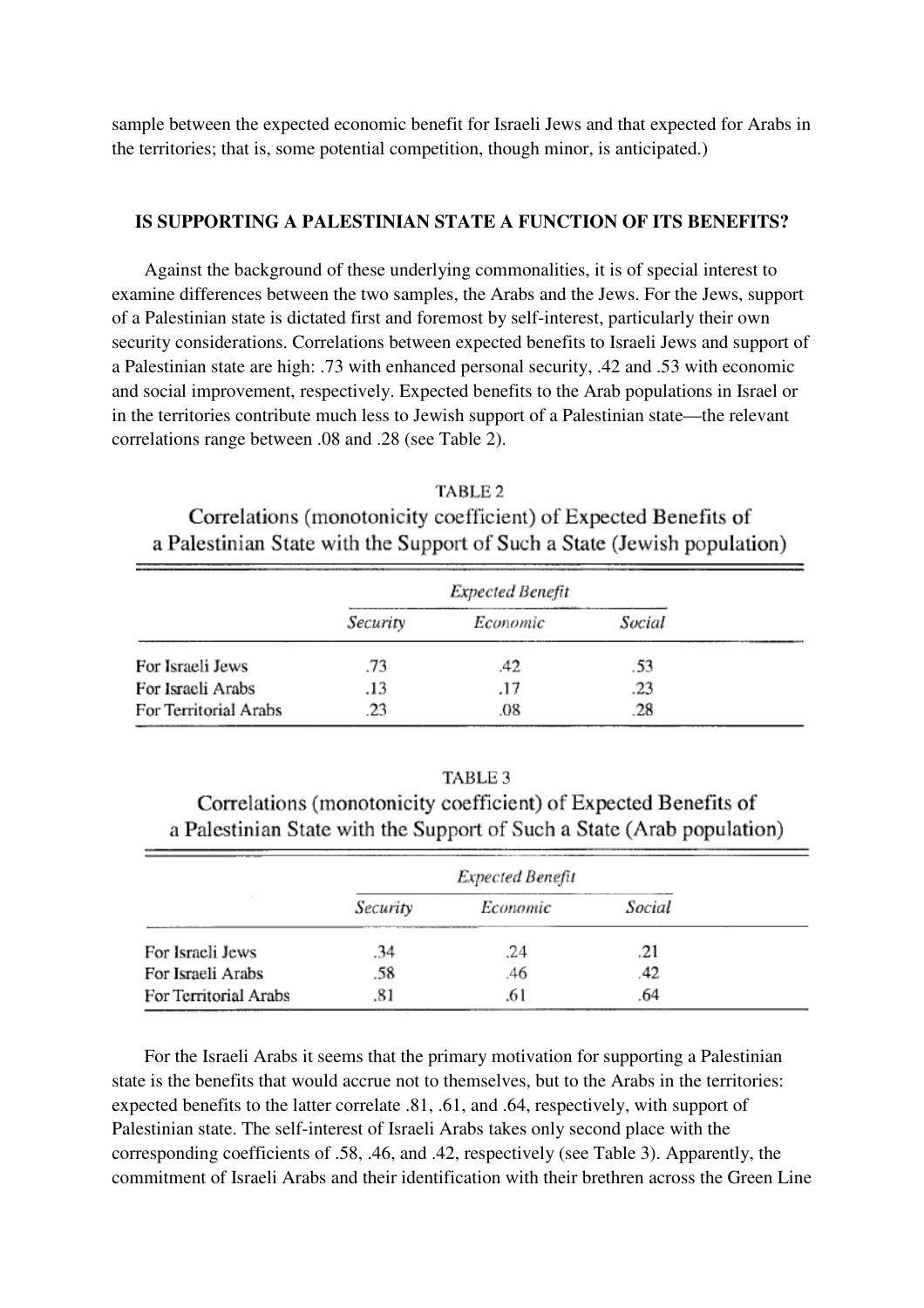play major roles in determining their support for a Palestinian state. This, however, need not imply suspension of their own self-interest, which may well be served by the Palestinian state in terms of a strengthened national identity.

#### **THE IMAGE OF THE PALESTINIAN STATE**

As in the case of cost-benefit expectations of a Palestinian state, when asked about the image of such a state, a wide gap also emerged between Arabs and Jews. The former believe that a Palestinian state will prove to be democratic and peaceful to Israel (see Table 4), whereas Jews think the opposite. Most Jews are convinced that such a state would not be democratic and would seek to annex parts from Israel. Also, the vast majority of Jews think that a Palestinian state would be of Islamic character. Arabs are divided over this latter issue;

|                       | To a Great<br>Extent | To Some<br>Extent | To a Small<br>Extent | Not At All | Total |
|-----------------------|----------------------|-------------------|----------------------|------------|-------|
| Arabs                 |                      |                   |                      |            |       |
| Will be democratic    | 54.0                 | 38.0              | 4.0                  | 4.0        | 100.0 |
| Have ambitions to     |                      |                   |                      |            |       |
| annex parts of Israel | 10.0                 | 13.0              | 22.0                 | 55.0       | 100.0 |
| Have a religious-     |                      |                   |                      |            |       |
| Muslim character      | 16.0                 | 36.0              | 23.0                 | 25.0       | 100.0 |
| Jews                  |                      |                   |                      |            |       |
| Will be democratic    | 4.0                  | 20.0              | 30.0                 | 46.0       | 100.0 |
| Have ambitions to     |                      |                   |                      |            |       |
| annex parts of Israel | 51.0                 | 28.0              | 13.0                 | 8.0        | 100.0 |
| Have a religious-     |                      |                   |                      |            |       |
| Muslim character      | 59.0                 | 27.0              | 8.0                  | 6.0        | 100.0 |
|                       |                      |                   |                      |            |       |

TABLE 4 The Image of a Palestinian State in the Eves of Arabs and Jews (in percentages)

53% think that the Islamic character would be a dominant element in a future Palestinian state.

These findings may explain why most Jews perceive a Palestinian state as a security risk. In the eyes of Jews, a nondemocratic, Islamic state that seeks to annex parts of Israel spells a continuous source of instability. However, Palestinians have repeatedly emphasized that a Palestinian state cannot constitute a threat to Israel, not only because of the social and economic problems such a state would face, but because it would be small, with only limited military and strategic power (Sahliyeh 1991, 14).

These attitudes are reflected also in the desired character of such a state in the eyes of Arabs. We asked respondents to answer the following question: "Imagine a situation in which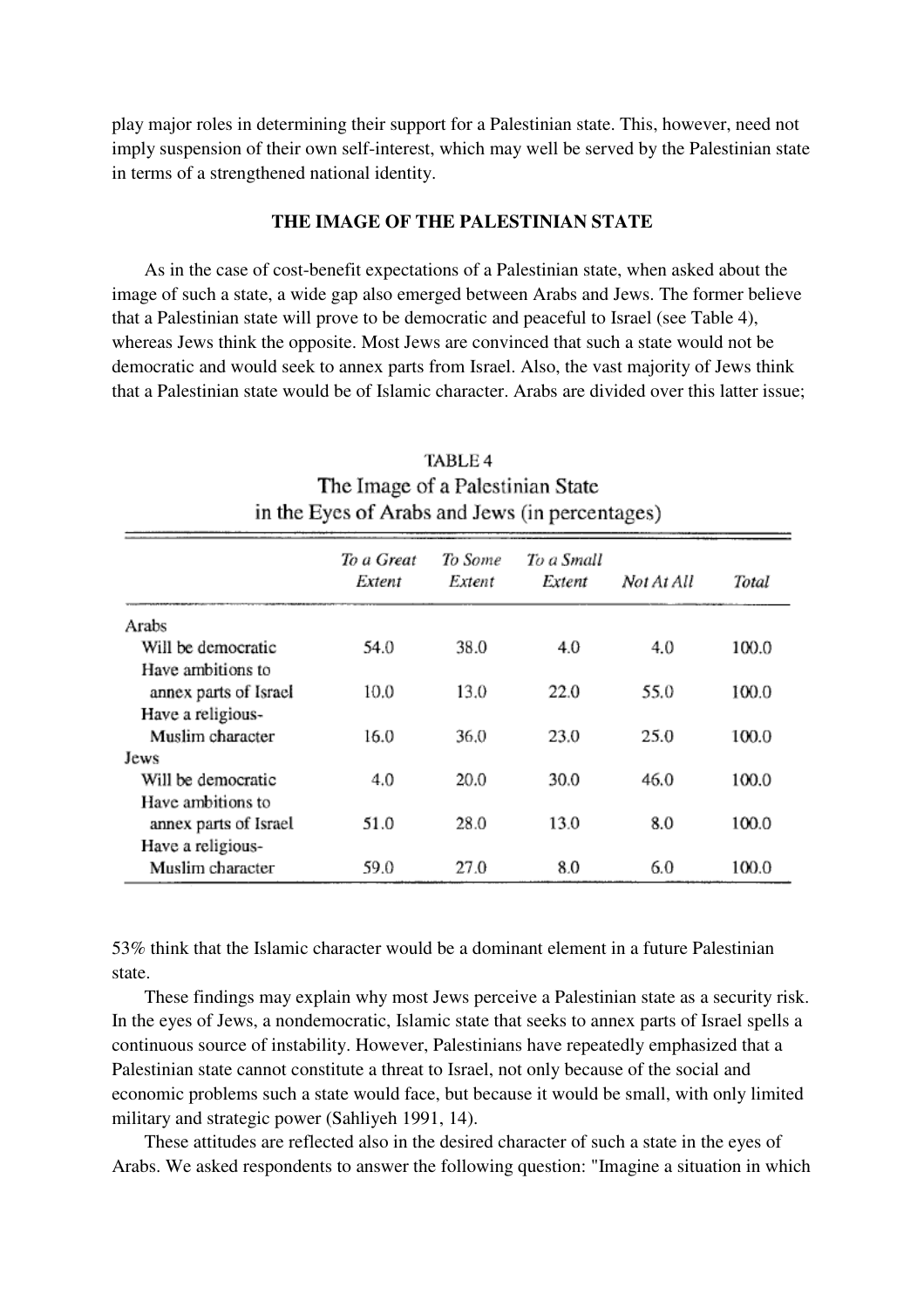a Palestinian state is established alongside the state of Israel; to what extent do you desire that this state be democratic? Of Islamic character? Seek to annex territories from Israel?" Ninety-one percent of Arab respondents indicated that they strongly desire or desire that a Palestinian state be democratic and only 19% expressed their desire that such state should seek to annex Israeli territories. As for the Islamic character of a Palestinian state, one-third of the respondents expressed such a desire. It is worth mentioning that Jews see a contradiction between a democratic and Islamic state, whereas Arabs do not think that such a negative relationship necessarily exists.

A survey conducted in May 1991 among the Palestinians in the territories revealed a similar picture regarding the desired character of a Palestinian state. The majority of Palestinian respondents (76%) preferred a democratic system and 54% preferred a multiparty system. At the same time, 47% said that the preferred ideology is the religious one (Haj-Yehia 1992, 13).

If we are to judge according to these attitudes, we might hypothesize that a Palestinian state would adopt a model of democracy similar to the Israeli one, which is not inimical to religion. In other words, although this state would not be ruled by the Sharia (religious laws), it might be difficult to expect a clear separation between state and religion.

With respect to settlement of the Palestinian issue, Jews in Israel are divided concerning their will to keep contact with the Palestinian population, with a substantial part (40% to 50%) of them claiming they want to keep contact with Palestinians in the different fields (Table 5). As in the case of support for a Palestinian state, here, too, there was a drop in the desire to keep contact with Palestinians on the eve of the Gulf War and, once again, an increase after the war. This is another indication that the anxiety of the Israeli population during the war decreased shortly after the cease fire, when life was back to normal. In this sense, the fears existing prior to the Gulf War have affected the attitudes of Israeli Jews regarding the Israeli-Palestinian conflict much more than the war itself.

|                 |              | Contact with Palestinian Population, over Time |             |              |                  |             |
|-----------------|--------------|------------------------------------------------|-------------|--------------|------------------|-------------|
|                 |              | Jews                                           |             |              | Arabs            |             |
| Type of Contact | July<br>1990 | November<br>1990                               | May<br>1991 | July<br>1990 | November<br>1990 | May<br>1991 |
| Social          | 51.0         | 36.0                                           | 45.0        | 83.0         | 82.0             | 85.0        |
| Economic        | 47.0         | 31.0                                           | 40.0        | 78.0         | 80.0             | 79.0        |
| Cultural        | 43.0         | 29.0                                           | 38.0        | 84.0         | 84.0             | 81.0        |

# TABLE 5 Jews and Arabs Who Want to Keen

The second point has to do with the ordering of the different fields of desired contact. Interestingly, the several waves of the survey revealed that the Jews rank social contact with Palestinians as more attractive than cultural or economic contact. Jews feel estrangement from the Palestinian-Arab culture, in which they see the Islamic element as central. In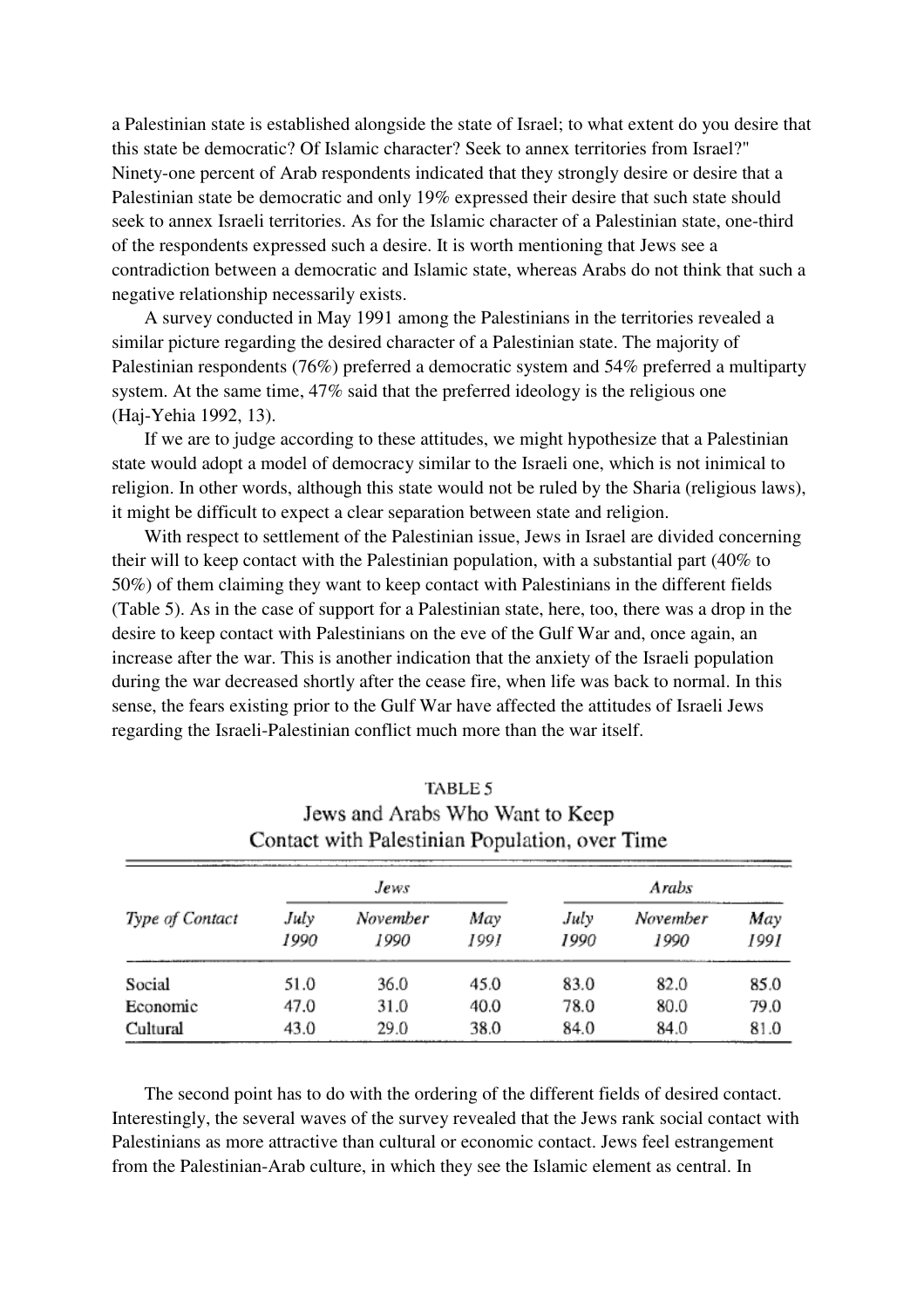addition, Jews prefer contact with Western European, rather than Arab Middle Eastern culture (Shye, Tzemah, and Bar 1988, 23). Likewise, as shown in Table 1, Jews think that they will benefit more socially than economically as a result of the establishment of a Palestinian state. This finding reflects the fact that whereas some Jews (e.g., the eastern, those originating in Arab countries) are not averse to social contact with Palestinians, they do foresee economic competition between Israel and the Palestinian state, possibly because of the (currently experienced) cheaper Arab labor.

Unlike Jews, the vast majority of Arabs said they want to maintain all types of contact with the Palestinians. The most desired field of contact for Arabs is the sociocultural. It may seem surprising that economic contact is always ranked lower. This is because Arabs in Israel see their linkage with the Palestinians as mainly connected to their national and cultural bonds. In fact, there have been no considerable economic relations between the Palestinians across the Green Line. Economic relations between the Palestinians in Israel and the territories have been marginal since 1967, and both groups are dependent on the Israeli economy, which is controlled by the Jewish majority (Lewin-Epstein and Semyonov 1986).

Clearly, the attitudes of Israeli Arabs toward a Palestinian state reflect their complex Israeli-Palestinian identity. Although the vast majority of Israeli Arabs support a Palestinian state and strongly desire contact with the Palestinians, some 70% say that even if a Palestinian state were established, they would not leave Israel to live there. They would rather continue to be Israeli citizens and struggle for their civil rights (see Al-Haj 1991, 25). However, this is not exactly what Jews think about the intentions of Arabs. Some 65% of Jews said that Arabs would move to a Palestinian state if one were established.

The question arises of whether there is a relationship between the attitudes of the Jewish majority toward the establishment of a Palestinian state and toward future contact with Palestinians, on one hand; and the image they have of such a state on the other? In other words, are the attitudes of Jews toward a Palestinian state totally ideological, or are they affected by cost-benefit considerations as well? To answer this question, we examined the correlations among the attitudes toward a Palestinian state, attitudes toward contact with Palestinians, and the image of such a state.

Table 6 shows a significant relationship between the attitudes of Jews in Israel towards a Palestinian entity and the image they have of that entity. The most meaningful for the Jewish public is the democratic character of a Palestinian state and the potential security danger it might present to Israel. The perceived Islamic character is also important, but it is not as important as the former elements. The more a Palestinian state is perceived as democratic and the less threatening to Israel, the more the Jews support its establishment and desire contact with Palestinians in the different fields.

To summarize, our findings show that Arabs and Jews in Israel have a contradictory image of a Palestinian state. Whereas the former have a positive image and high expectations of a future Palestinian state, the latter have a negative image and think that such a state would present a threat to Israeli security. In addition, Palestinians in Israel would like to see a democratic Palestinian state that manages to keep a balance between state and religion.

Our findings reveal that the attitudes of the Jewish public toward the Palestinians as a whole and a Palestinian state in particular are strongly affected by cost-benefit considerations and future images of a Palestinian state. The findings reiterate that the value of community is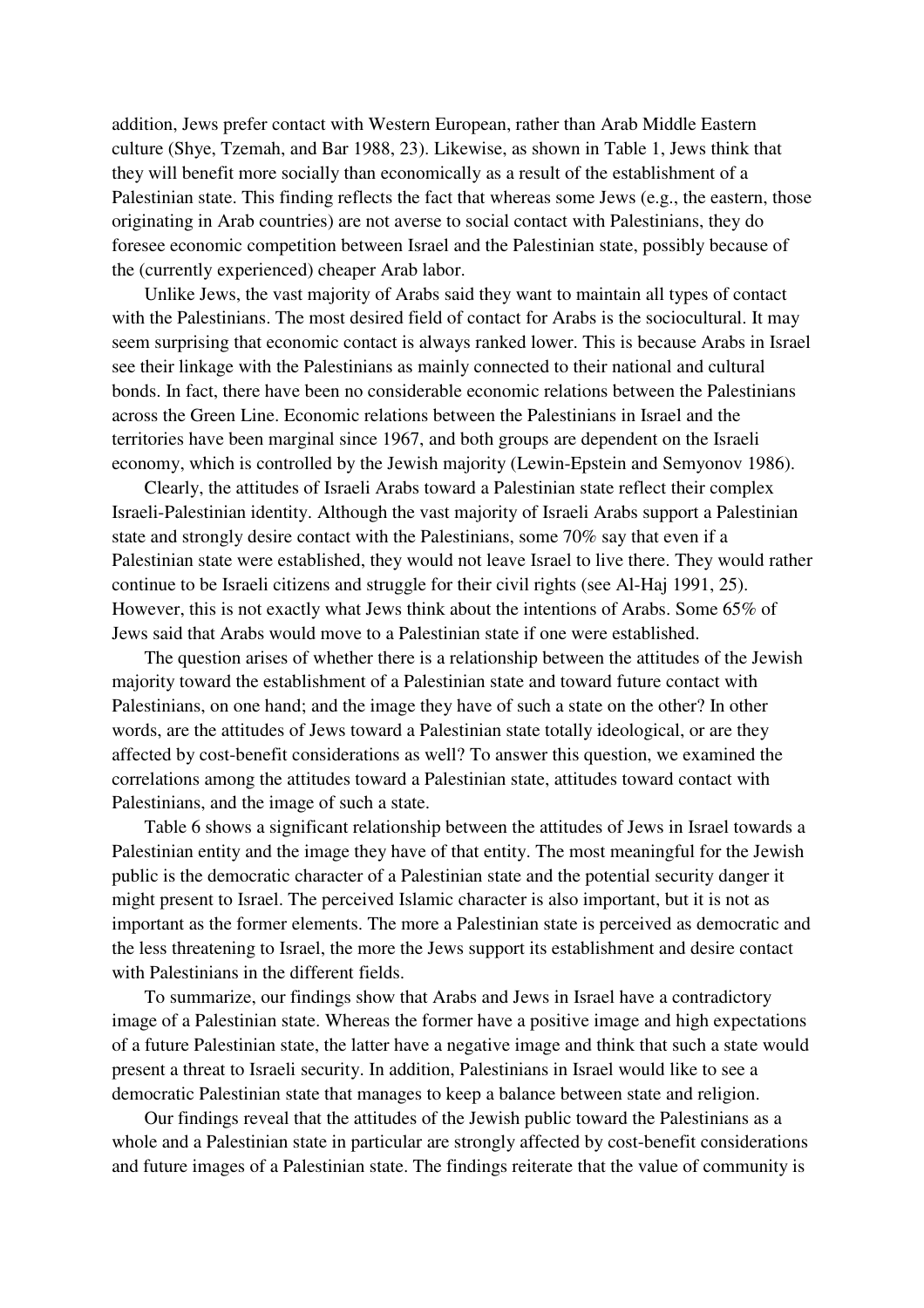very strong in the political culture of Israeli Jews (see also Kimmerling 1985; Liebman 1989). This leads to the conclusion that intermediate arrangements that contribute to confidence building between Israelis and Palestinians and highlight the security benefits to be derived would greatly affect the Jewish public and enhance the prospect of a permanent solution for the Israeli-Palestinian conflict.

For the Arabs, the establishment of a Palestinian state with normal relations with Israel will satisfy not only their concern for their larger community but also the enhancement of their identity. In this sense, the Palestinian state for Israeli Arabs—who have no intention of moving—there will serve not so much as a contractual frame but as a communal frame.

## TABLE 6 Correlation Matrix of Jewish Attitudes

## Toward a Palestinian State, and Desired Contact with Palestinians According to the Image of a Palestinian State

|                              | The Image of a Palestinian State |                                          |            |  |  |
|------------------------------|----------------------------------|------------------------------------------|------------|--|--|
|                              | Democratic                       | <b>Seeks to Annex</b><br>Parts of Israel | Islamic    |  |  |
| Support the establishment of |                                  |                                          |            |  |  |
| a Palestinian state          | $0.2150**$                       | $-0.2297**$                              | $-0.0879*$ |  |  |
| Desire social contact with   |                                  |                                          |            |  |  |
| Palestinians                 | $0.1642**$                       | $-0.1064**$                              | $-0.0306$  |  |  |
| Desire economic contact      | $0.0794*$                        | $-0.1005**$                              | 0.0049     |  |  |
| Desire cultural contact      | $0.1843**$                       | $-0.1266**$                              | $-0.0352$  |  |  |

NOTE:  $N = 1.151$ .

\* $p < .01$ ; \*\* $p < .001$ .

#### **REFERENCES**

AI-Haj, M. 1991. The day after the Palestinian state: Arab and Jewish attitudes in Israel. *Middle East Focus* 13 (4): 23-26.

*Al-Hamishmar.* February 1, 1991. (in Hebrew)

- Haj-Yehia, A. 1992. A survey of the Palestinians. In *Arabs in Israel.* Monthly newsletter (May 1992). Raanana: The Institute for Israeli-Arab Studies.
- Kimmerling, B. 1985. Between the primordial and the civil definitions of the Collective Identity. In *Comparative social dynamics,* edited by E. Cohen, M. Lissak, and U. Almagor, 262-83. Boulder, CO: Westview.
- Lewin-Epstein, N., and M. Semyonov. 1986. Ethnic group mobility in the Israeli labour market. *American Sociological Review* 51 :342-51.
- Liebman, C. 1989. The concept "state of Israel" and its perceptions in the Israeli society. *Medina Memshal Viahassim Benleumiyeem* 30:51-60. (in Hebrew)
- Lissak, M. 1990. The Intifada and the Israeli society: A historical-sociological perspective. In *The seventh war: The effect of the Intifada on the Israeli society, edited by R. Gal, 13-37.* Tel-Aviv: Hakibbutz Hameuchad. (in Hebrew)